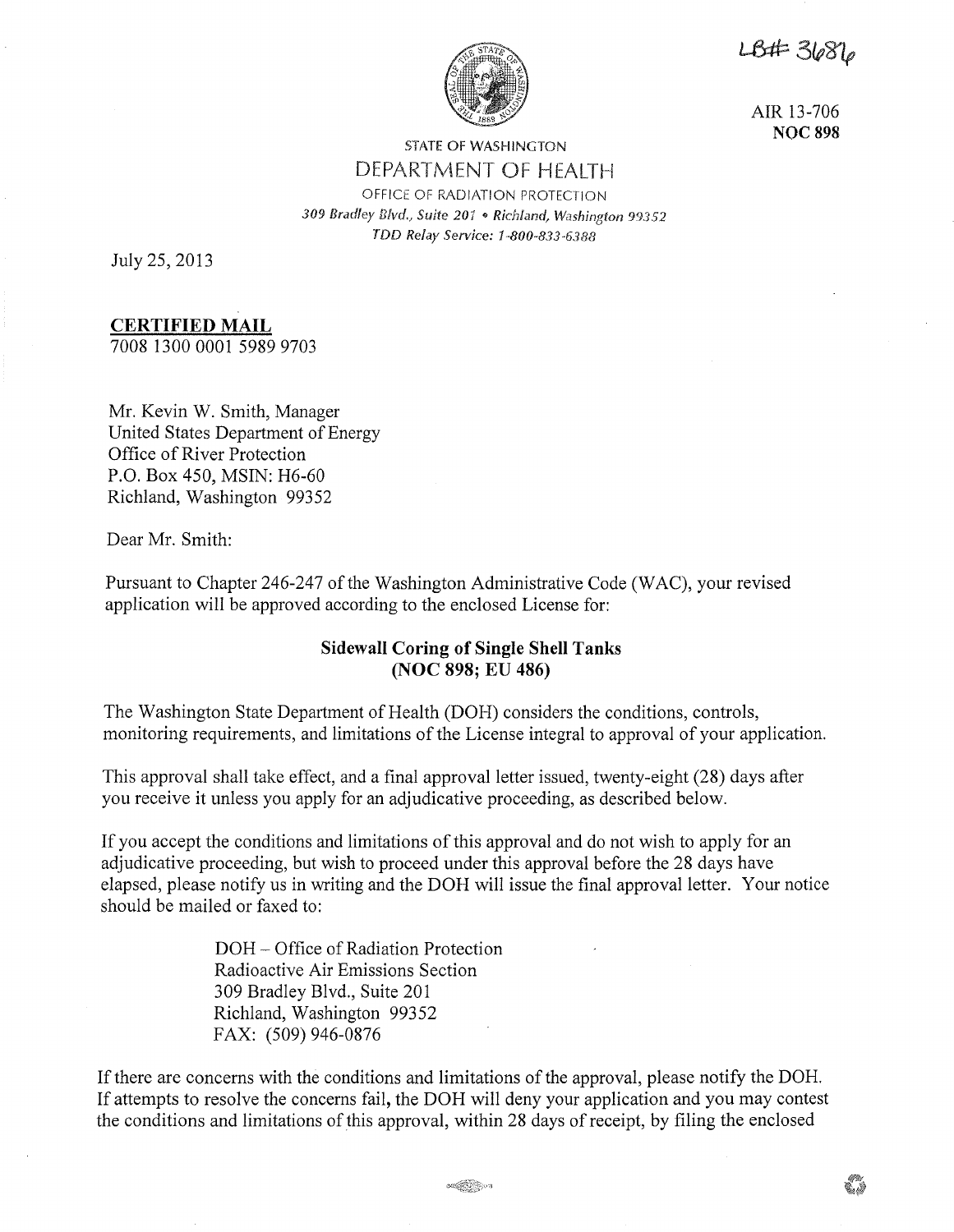Mr. Kevin W. Smith July 25, 2013 Page 2 of 2

Request for Adjudicative Proceeding or a document providing substantially the same information with the DOH, Adjudicative Service Unit (ASU), in a manner that shows proof of service on the ASU. The ASU's address is:

> DOH - Adjudicative Service Unit 310 Israel Road SE P.O. Box 47879 Olympia, Washington 98504-7879

You must include a copy of this approval with your application. FILING SHALL NOT BE DEEMED COMPLETE UNTIL THE ADJUDICATIVE SERVICE UNIT ACTUALLY RECEIVES YOUR APPLICATION.

If you have any questions regarding this draft approval, please contact Ernest McCormick at (509) 946-0624.

Sincerely,

Alles hoe

John Martell, Manager Radioactive Air Emissions Section

Enclosures: (1) Conditions and Limitations for NOC 898 (EU 486) (2) Request for Adjudicative Proceeding

John Schmidt WDOH

cc: Robert Anderson, MSA Matthew Barnett, PNNL Tom Beam, MSA Lee Bostic, BNI Dennis Bowser, USDOE-ORP Cliff Clark, USDOE-RL Jack Donnelly, WRPS Rick Engelman, CHPRC Dennis Faulk, EPA Phil Gent, Ecology Robert Haggard, BNI Dale Jackson, USDOE-RL Steven Killoy, WRPS Ernest McCormick, WDOH Felix Miera, WRPS Valarie Peery, Ecology Michael Peloquin, WRPS Lucinda Penn, WRPS Crystal Rau, Ecology

Maria Skorska, Ecology Jeff Voogd, WRPS Davis Zhen, EPA Environmental Portal RAES Tracking: RAES# 592; NOC 898; EU 486; see LB# 3685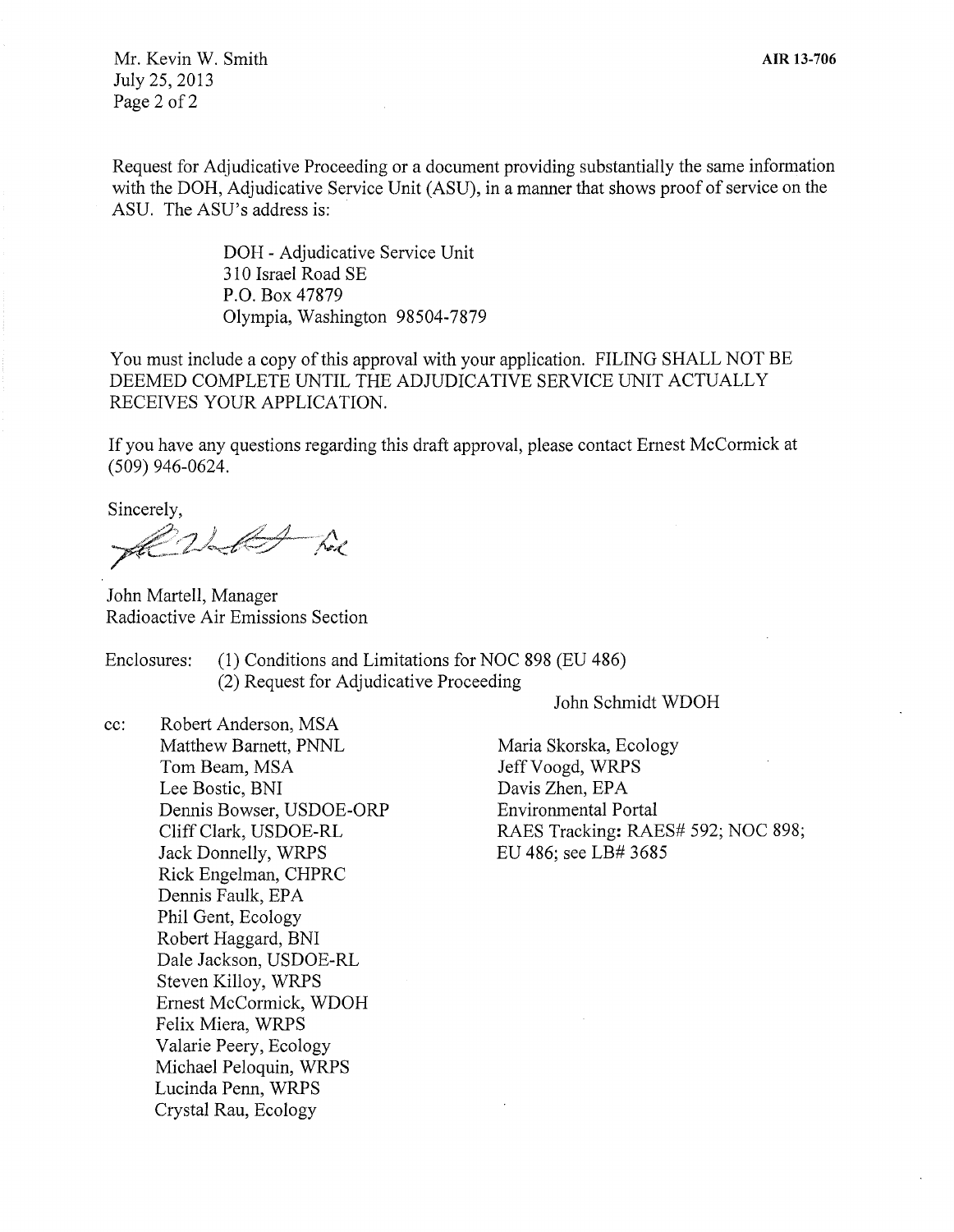Sidewall Coring of Single Shell Tanks Not Approved

## 898

# **Conditions (state only enforceable: WAC 246-247-040(5), 060(5) if not specified)**

- 1) The total abated emission limit for this Notice of Construction is limited to 9.80E-04 mrem/year to the Maximally Exposed Individual (WAC 246-247-040(5)).
- 2) This NOC is for the installation and operation of a core drilling system to obtain a vertical concrete core sample from the sidewall of any of the 149 Single Shell Tanks (SSTs) on the Hanford Site. Tank 241-A-106 is the initial SST selected for the core drilling with two tanks (241-A-101 and 241-SX-101) as contingency selections. The proposed action will be implemented in two phases. The first phase will prepare the tank for the coring, and the second phase will include coring and demobilization. In general the following steps will be performed:
	- Remove soil covering from the SST.
	- Install a caisson for access to the haunch area of the SST.
	- Clean the SST haunch surface area.
	- Install alignment bases to the haunch.
	- Pour a drill pad at the bottom of the caisson.
	- Set up and operate the core drill unit.
	- Obtain core samples from the sidewall and transport to a lab for analysis.
	- Demobilize the core drill equipment and grout the core hole.
	- Backfill the caisson and stabilize the affected areas with gravel.

# CAISSON AND DRILL PAD INSTALLATION

Prior to coring the tank sidewall, surface soil will be excavated to expose the tank haunch (i.e., dome and sidewall intersection) and an 8-foot diameter caisson will be installed in sections to an estimated depth of 17 feet below grade. Once the caisson is in place, a drilling pad will be poured at the bottom of the caisson. The pad is designed to provide a seal between the core hole entry point on the haunch and the alignment base to allow for total core fluid containment. The drilling pad will also serve as containment for any core fluid leaks that may occur. Health Physics Technician (HPT) monitoring will be conducted throughout the caisson and drill pad installation.

## SIDEWALL CORING

All SST sidewall core drilling equipment will be located and operated from the ground surface. This approach will enhance safety, reduce potential personnel exposure to radiation, and maintain ALARA principles. A standard double-tube, conventional coring method will be used for drilling the concrete sidewall. The core barrel design will have an inner liner that does not spin with the barrel as it rotates. This design will reduce core breakage and maximize the ability for core hole cleaning; thereby minimizing the potential for sticking coring equipment. A guide tube will be installed in the caisson to facilitate operation of the core equipment from the surface.

Once the guide tube is in place and secured, a cover will be placed over the caisson with an access hatch and opening for the guide tube. The drill rig work platform will extend out over the caisson. All drilling and support equipment will be staged on the surface, minimizing the need to access the caisson during coring operations.

Sidewall coring will be performed down the full height of the sidewall and into, but not through the tank base. After initiation of coring, the core bit will be advanced through the haunch and down into the sidewall between layers of horizontal rebar. Vertical deviations will be maintained to prevent damage of the tank steel liner or external concrete sides of the tank. A sidewall core of approximately 4-inch diameter by 38-feet length will be taken in about 5 feet increments. The concrete core sample will be transported to a testing laboratory for evaluation, after being surveyed by an HPT, in accordance with an approved radiological work plan.

The sidewall coring process will require clean water to cool the core bit and remove concrete cuttings from the Page 98 of 101 for EU\_ID 486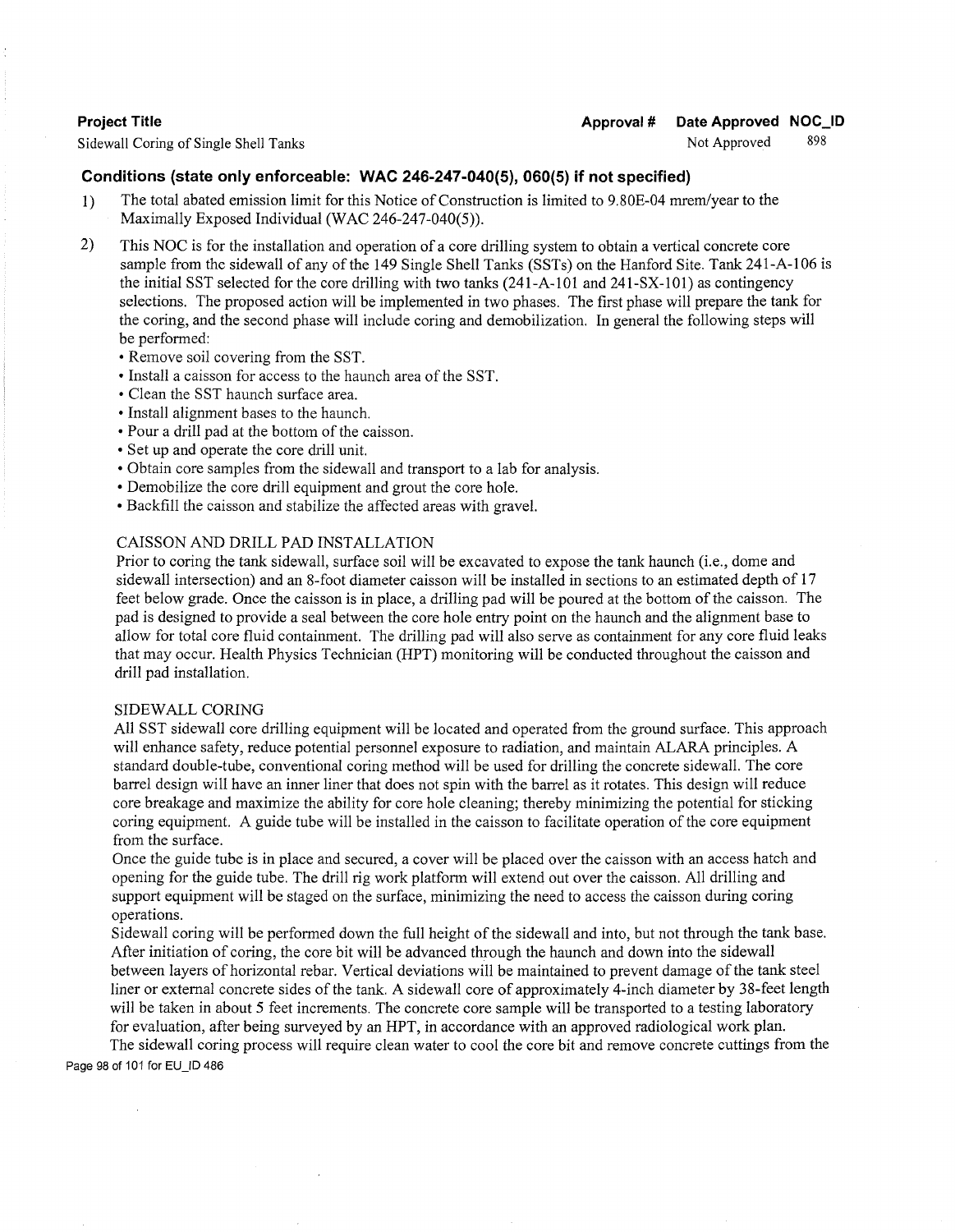cored hole. Due to the remote potential for encountering radiological contamination that could have migrated into the concrete sidewall and then to the coring area, the cooling water will be maintained in a closed-loop system. A pump will circulate the core fluid down the core tubing, up the core hole and into a recirculation tank. An optional filtering system may be included between the core fluid return line and the recirculation tank. The recirculation tank will be fitted with baffles to allow for settling of the drill cuttings from the fluid before being recirculated back down the hole. The recirculating cooling water will be monitored by drill rig operations for adequate circulation rates to allow for proper core hole cleaning. The water will also be monitored by HTPs. Core cuttings will be collected and dried for survey by HPTs. The entire circulating cooling and cleaning system will be located on the surface.

The core hole will be filled with non-shrink grout after the coring operations are completed. The coring equipment will be surveyed by HPTs in accordance with an approved radiological work permit. Surveyed equipment will be surveyed by HPTs in accordance with an approved radiological work permit. Surveyed equipment and materials that are released for future sidewall coring activities will be removed from the tank farm to another SST or placed in storage. All equipment and materials not released for future use will be disposed of in accordance with an approved Waste Management Plan.

3) The PTE for this project as determined under WAC 246-247-030(21)(a-e) [as specified in the application] is 9.80E-04 mrem/year. Approved are the associated potential release rates (Curies/year) of:

Am - 241 4.61 E-05 All Alpha radioactivity was attributed to Am-241. Contributes less than 0.1 mrem/yr to the MEI, and represents less than 10% of the unabated PTE and represents less than 25% of the abated dose.

Sr-90 8.08E-03

All Beta radioactivity was attributed to SR-90. Contributes less than 0.1 mrem/yr to the MEI

The radioactive isotopes identified for this emission unit are (no quantities specified):

| Ac - 227     | Am - 241   | Am - 243   | Ba - 137 m | $C - 14$  |
|--------------|------------|------------|------------|-----------|
| $Cd - 113$ m | Cm - 242   | Cm - 243   | Cm - 244   | Co - 60   |
| $Cs - 134$   | $Cs - 137$ | Eu - 152   | Eu - 154   | Eu - 155  |
| $H - 3$      | I - 129    | Nb - 93 m  | Ni - 59    | Ni - 63   |
| Np - 237     | Pa - 231   | Pu - 238   | Pu - 239   | Pu - 240  |
| Pu - 241     | Pu - 242   | Ra - 226   | Ra - 228   | Ru - 106  |
| Sb - 125     | Se - 79    | $Sm - 151$ | Sn - 126   | $Sr - 90$ |
| Tc - 99      | Th - 229   | Th - 232   | $U - 232$  | U - 233   |
| $U - 234$    | $U - 235$  | U - 236    | $U - 238$  | Y - 90    |

Zr- 93

The potential release rates described in this Condition were used to determine control technologies and monitoring requirements for this approval. DOE must notify the Department of a "modification" to the emission unit, as defined in WAC 246-247-030(16). DOE must notify the Department of any changes to a NESHAP major emission unit when a specific isotope is newly identified as contributing greater than 10% of the potential TEDE to the MEI, or greater than 25% of the TEDE to the MEI after controls. (WAC 246-247-110(9)) DOE must notify the Department of any changes to potential release rates as required by state or federal regulations including changes that would constitute a significant modification to the Air Operating Permit under WAC 173-401-725(4). Notice will be provided according to the particular regulation under which notification is required. If the applicable regulation(s) does not address manner and type of notification, DOE will provide the Department with advance written notice by letter or electronic mail but not solely by copies of documents.

### 4) RELEASE RATES- WDOH Log

Page 99 of 101 for EU\_ID 486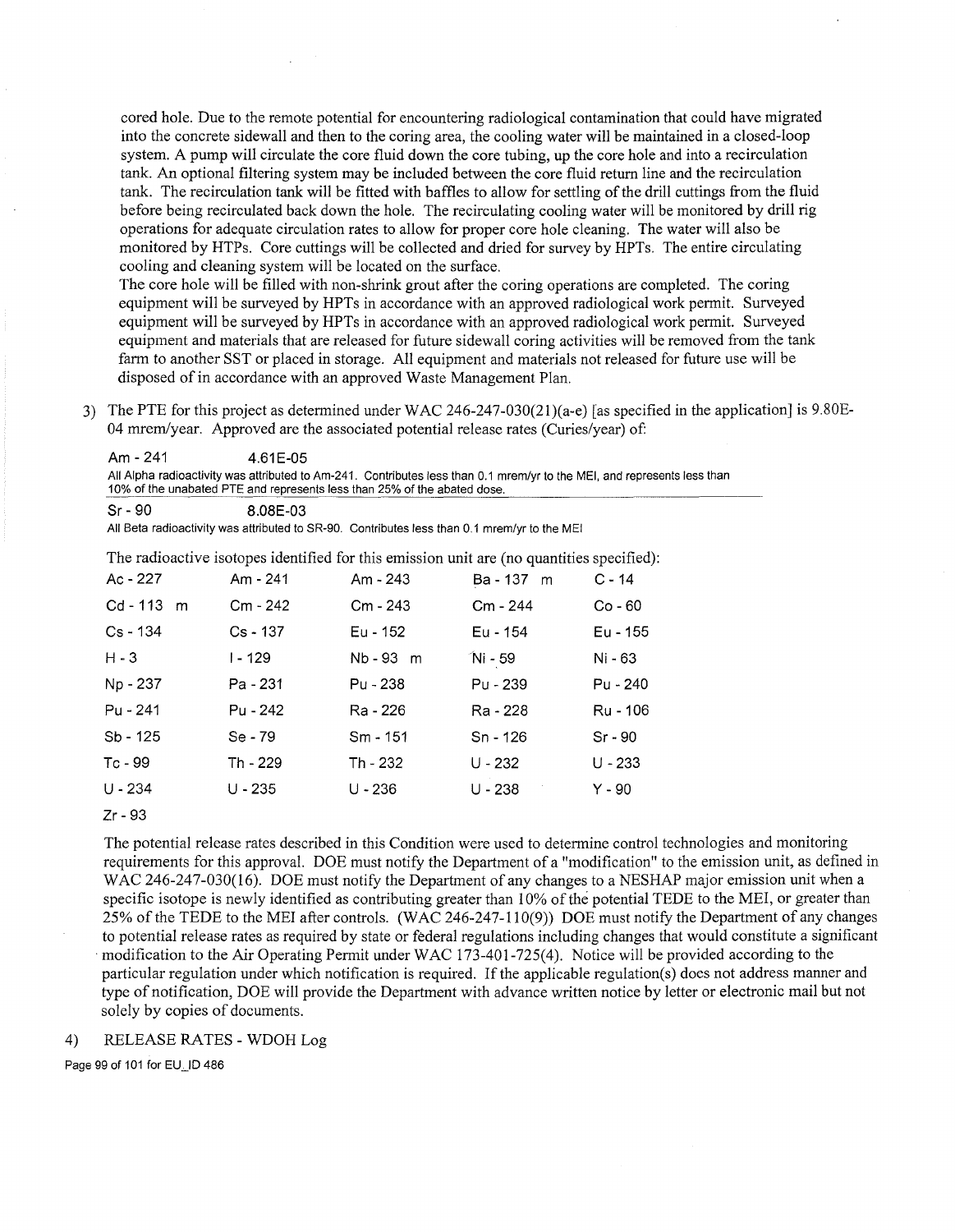The Annual Possession Quantity for soil excavation, filter vacuum truck operation, and backhoe excavation shall be tracked on a WDOH approved Log.

5) ABATEMENT CONTROLS-Abatement Control During Soil Excavation-Manual Soil Excavation/Guzzler™ Use Manual soil excavation activities will be performed in accordance with As Low as Reasonably Achievable Control Technology (ALARACT) Demonstration 5.1, Tank Farm ALARACT Demonstration For Soil Excavation (Using Hand Tools), and will follow the radiological control specified in this ALARACT. Clean soil may be moved from place-to-place within the tank farm with heavy equipment (i.e., backhoe, front loader, etc.) for backfilling purposes. If the regulated Guzzler™ is needed or chosen for use during soil excavation for the caisson installation, the radiological controls will follow all license conditions and limitations of the latest WDOH approved Site-Wide Guzzler<sup>™</sup> (EU 476) using (NOC ID 774) Operation of the Guzzler<sup>™</sup> in Tank Farm Facilities.

#### 6) ABATEMENT CONTROLS-Abatement Control During Soil Excavation

- Soil may be excavated by hand, using the Guzzler<sup>™</sup>, and/or use of a backhoe.
- Cease excavation of radioactive material if sustained wind speed exceeds 20 mph.
- Use suppressants such as water, fixatives, covers, or windscreens to minimize dust and spread of contamination as necessary, including at the end of each shift or when sustained or predicted winds are greater than 20 mph.
- Perform and document pre- and post-job rad surveys.
- A beta-gamma survey of the ground surface is required prior to excavation in CAs, HCAs, SCAs, and URMAs. An alpha survey may be required prior to excavation per the latest revision of RPP 52322, TOC Technical Basis for Dual Survey Exemption."

• For excavation in CAs, HCAs, SCAs, and URMAs, if beta-gamma activity greater than 1000 dpm/probe area (5000 dpm/100cm2) is identified, alpha surveys will also be performed.

- To the extent practicable, using hand held instrument field survey techniques; clean soil is separated from the soil identified as contaminated.
- 7) ABATEMENT CONTROLS-Abatement Control During Soil Excavation-General Area Contamination IF the net contamination for the general area is greater than 200 dpm/probe area alpha or greater than 500,000 dpm/probe area beta-gamma, PERFORM the following:
	- STOP work in the area exceeding this criteria.
	- NOTIFY Environmental and Radiological Controls.
	- IF not already damp, WET the soil.
	- INSTALL air monitoring equipment.

• COVER excavation and contaminated soil with plastic or APPLY fixative at the end of each shift and or as necessary, to prevent airborne dust particles.

• IF contaminated soil greater than200 dpm/probe area alpha or greater than 500,000 dpm/probe area beta-gamma) i to be left for greater than 48 hours, CONTAIN soil or COVER with clean fill.

- CONTINUE excavations after notifications have been made and the listed controls have been implemented.
- 8) ABATEMENT CONTROLS-WDOH notification-Abatement Control During Soil Excavation-High Exposure Readings

IF soil contamination (not to include hot specks) exceeds 20 mrad/hr (open window reading):

- STOP work in the area exceeding this criterion.
- NOTIFY Environmental and Radiological Controls. Adequacy of controls will be reassessed.
- Field Work Supervisor (FWS) VERIFY approvals have been obtained by Environmental and RadCon, with concurrence from WDOH prior to resuming work.
- 9) ABATEMENT CONTROLS-WDOH notification-Abatement Control During Soil Excavation-Hot Speck IF a very small amount (less than or equal to 100cm2, defined as a "Hot Speck") of contamination is reading greater than or equal to 1,000,000 dpm/probe area beta-gamma and/or greater than or equal to 490 dpm/probe area alpha, REMOVE and CONTAIN the hot speck before activity is allowed to continue. Work may continue when approved by Environmental and Radcon with WDOH concurrence.
- 10) ABATEMENT CONTROLS-Abatement Control During Core Drilling-ALARACT Used Controls established in the following ALARACT demonstrations will be implemented during sidewall coring

Page 100 of 101 for EU\_ID 486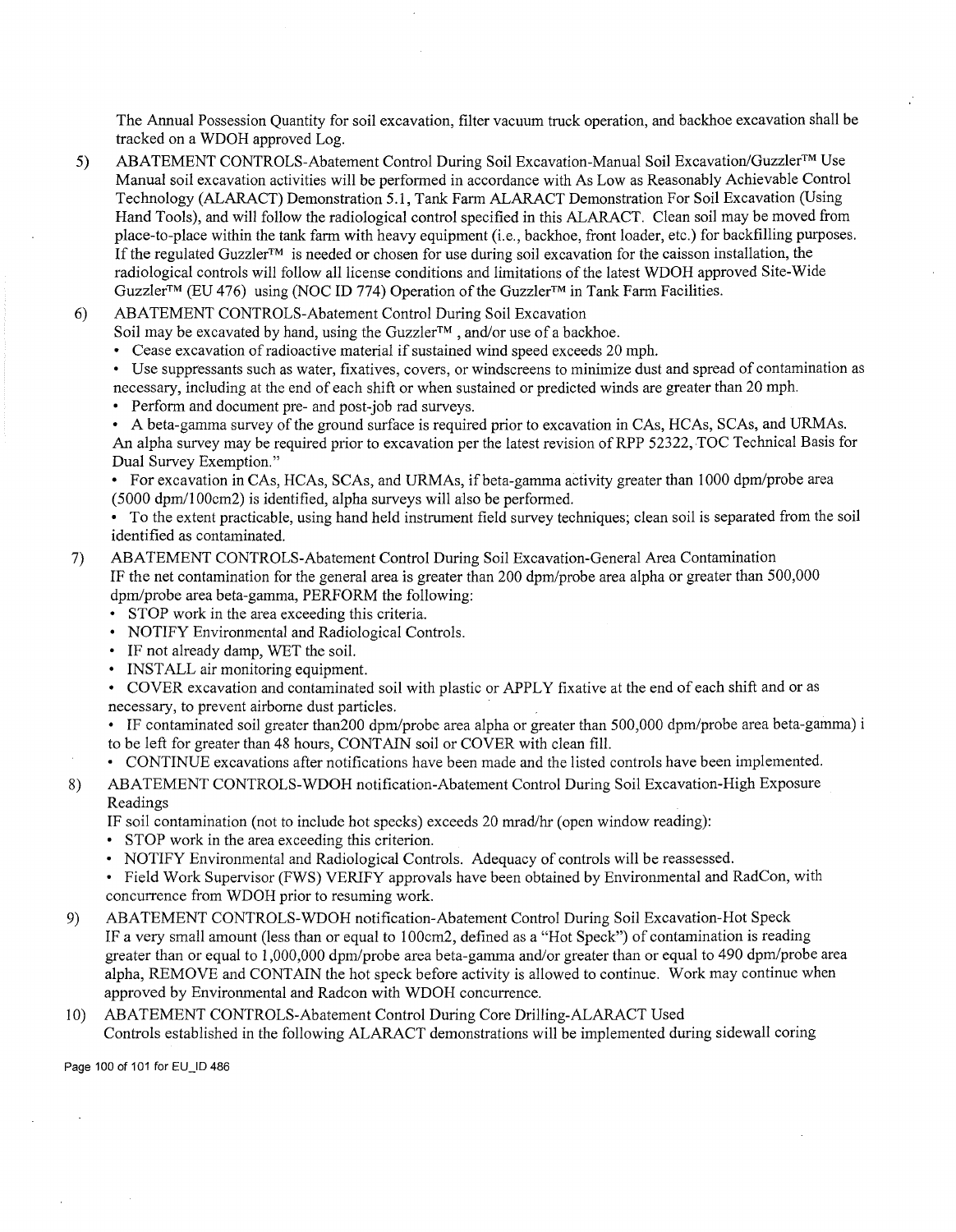activities and demobilization:

- ALARACT 4.1 Tank Farm ALARACT Demonstration For Packaging and Transportation of Waste
- ALARACT 15.1 Tank Farm ALARACT Demonstration For Size Reduction of Waste Equipment For Disposal
- ALARACT 12.1 Tank Farm ALARACT Demonstration for Packaging and Transportation of Equipment and Vehicles
- 11) ABATEMENT CONTROLS-Abatement Control During Core Drilling-Continous Monitoring The solids collection container will be monitored continuously during drilling and DOH will be notified if the beta/gamma exceeds 10,000 counts/minute above an initial baseline with a GM probe, taken prior to the start of the first day of drilling.
- 12) ABATEMENT CONTROLS-Abatement Control During Core Drilling-Core Cuttings Surveyed Core cuttings will be collected and dried for survey by HPT as soon as practical.
- 13) CONTAMINATION CONTROL-Core Segments Sleeved Each core segment will be sleeved or contained before it is transported.
- 14) ABATEMENT CONTROLS-WDOH Notification- Core Segment Survey Following Core Drilling After each core segment is extracted, it will be scanned for radiological contamination. DOH will be notified if the beta/gamma readings exceed 100,000 dpm/100 cm2 or if the alpha counts exceed 2,000 dpm/100 cm2.

Page 101 of 101 for EU\_ID 486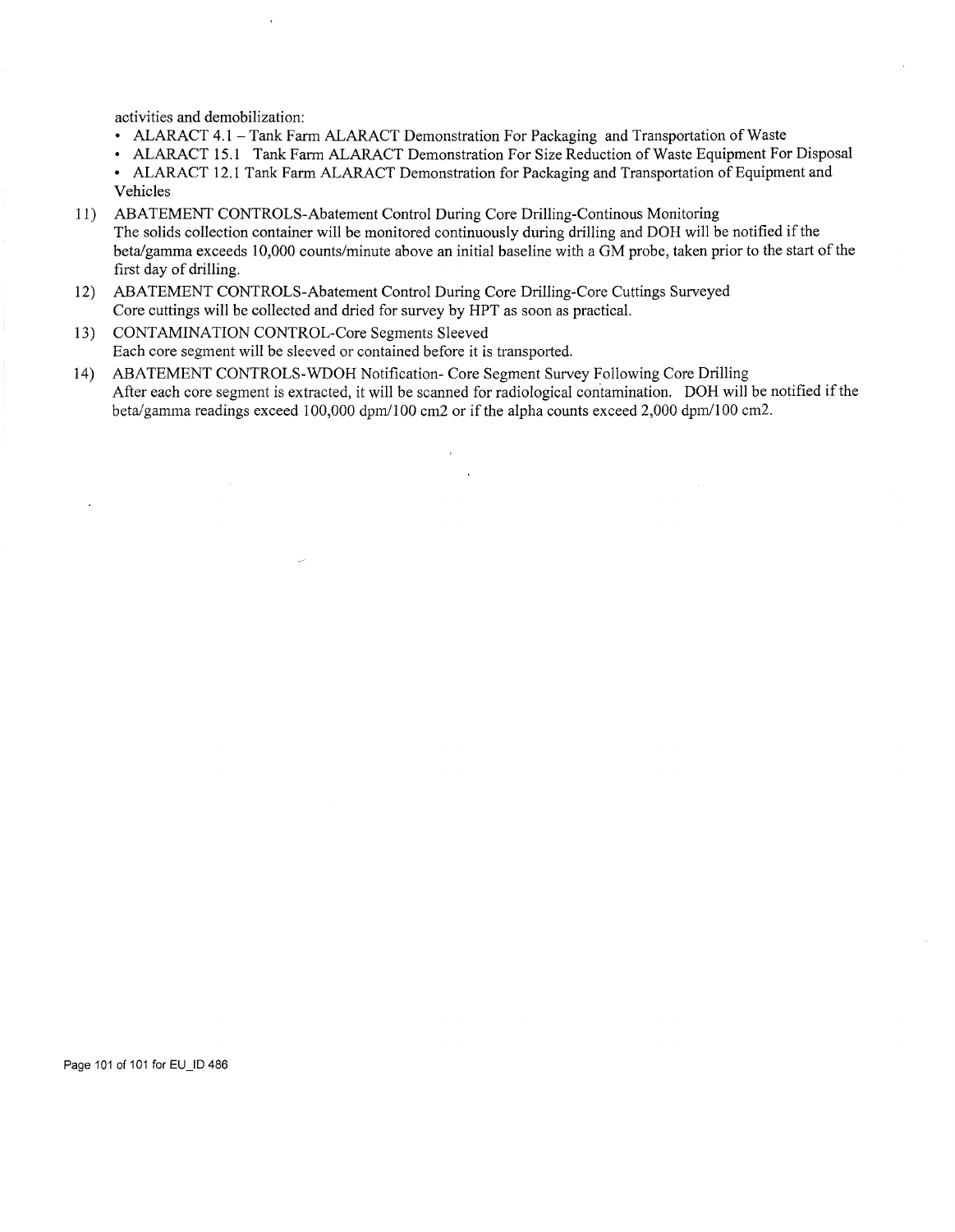## **STATE OF WASHINGTON DEPARTMENT OF HEALTH ENVIRONMENTAL HEALTH PROGRAMS OFFICE OF RADIATION PROTECTION**

In Re The Approval of: **Sidewall Coring of Single Shell Tanks (EU 486)** 

Docket No: **REQUEST FOR ADJUDICATIVE PROCEEDING** 

NOC ID: **898**<br>Approval No: **AIR 13-706** Approval No:

THE STATE OF WASHINGTON TO: **Mr. Kevin W. Smith, Manager** 

**United States Department of Energy Office of River Protection P.O. Box 450, MSIN: H6-60 Richland, Washington 99352-0450** 

If you wish to request an adjudicative proceeding, you or your attorney must COMPLETE AND FILE THIS FORM OR A DOCUMENT PROVIDING SUBSTANTIALLY THE SAME INFORMATION WITH THE DEPARTMENT OF HEALTH ADJUDICATIVE SERVICE UNIT WITHIN TWENTY-EIGHT (28) DAYS OF YOUR RECEIPT of this Request for Adjudicative Proceeding form and a copy of the Office of Radiation Protection's approval, **AIR 13-706.** 

You must file your application in a manner that shows proof of service on the Adjudicative Service Unit, at the following address:

Department of Health Adjudicative Service Unit 310 Israel Road S.E. P.O. Box 47879 Olympia, WA 98504-7879

With your application, you must include a copy of the Office of Radiation Protection's approval.

FILING SHALL NOT BE DEEMED COMPLETE UNTIL THE ADJUDICATIVE SERVICE UNIT ACTUALLY RECEIVES YOUR APPLICATION.

YOU HAVE THE RIGHT TO a formal hearing in this matter conducted pursuant to Revised Code of Washington (RCW) 43.70.115, Chapter 34.05 RCW, and Chapter 246-10 of the Washington Administrative Code (WAC). Alternatively, you may waive the formal hearing and submit a written statement and supporting documents setting out your position, your defenses, and any mitigating circumstances that you wish to bring to the Department's attention.

You have the right to be represented by an attorney at your own expense.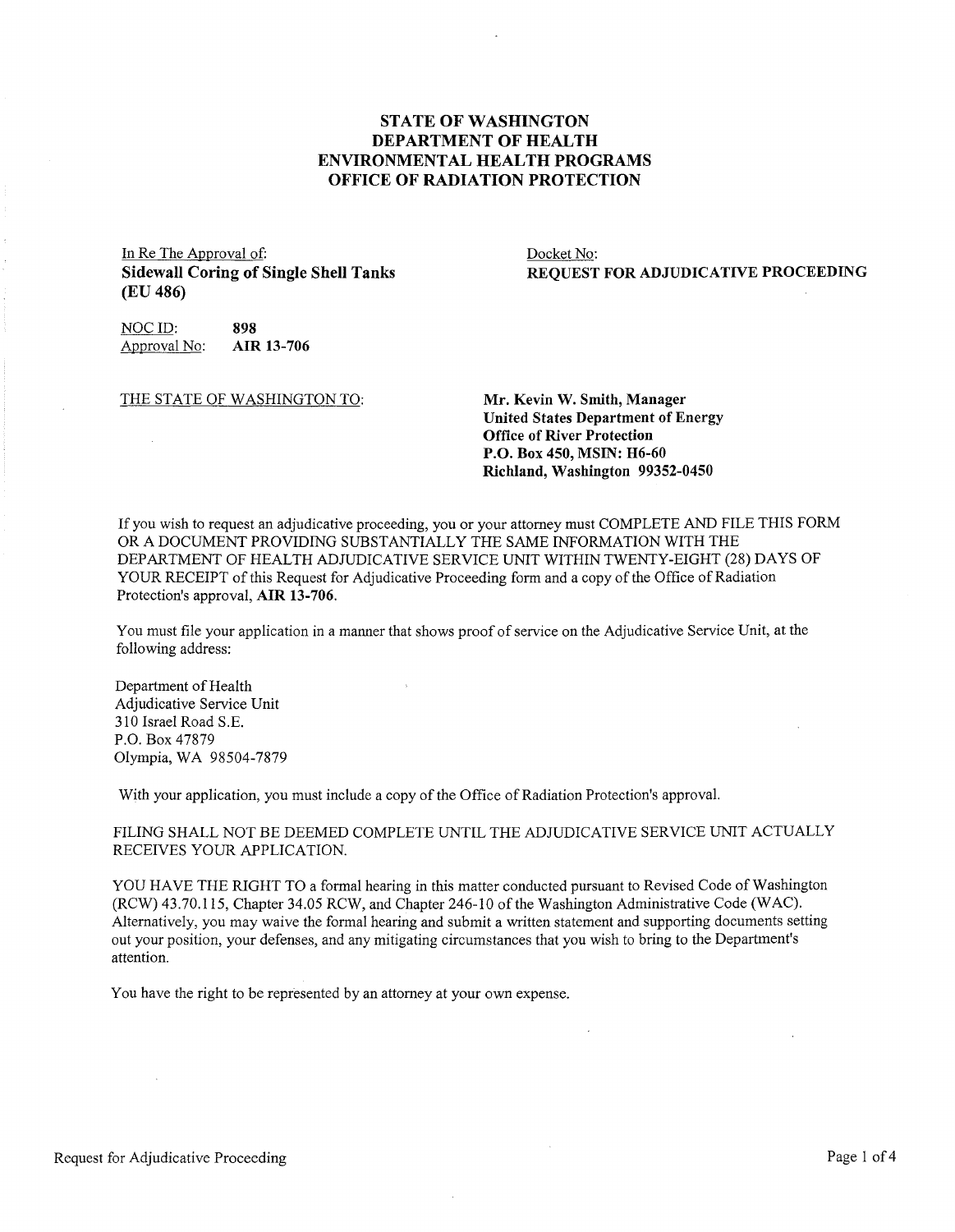**I.** 

[ ] I **WILL BE** represented by an attorney. His/her name, address, and phone number are:

Name:

Address:

Phone:

#### ] I **WILL NOT BE** represented by an attorney.

lf *after submitting this request, you obtain attorney representation or change attorneys, you must notify the Adjudicative Service Unit.* 

#### **II.**

- I **DO NOT** waive my right to a formal hearing.
- I **DO** waive my right to a formal hearing. I understand that if! waive my right to a formal hearing, the Department may decide this matter solely with reference to information in the Department's possession and to such written statements and supporting documents as I may have submitted.

If you choose to waive your right to a formal hearing, please complete the following:

- I **AM NOT** submitting documents to the Department in support of my position.
- I **AM** submitting a sworn statement and/or other documents to the Department in support of my position. Instructions - Please indicate your responses below:

If you are submitting documents to the Department, please list and briefly identify all such documents in the space provided below and on any additional sheet that may be necessary.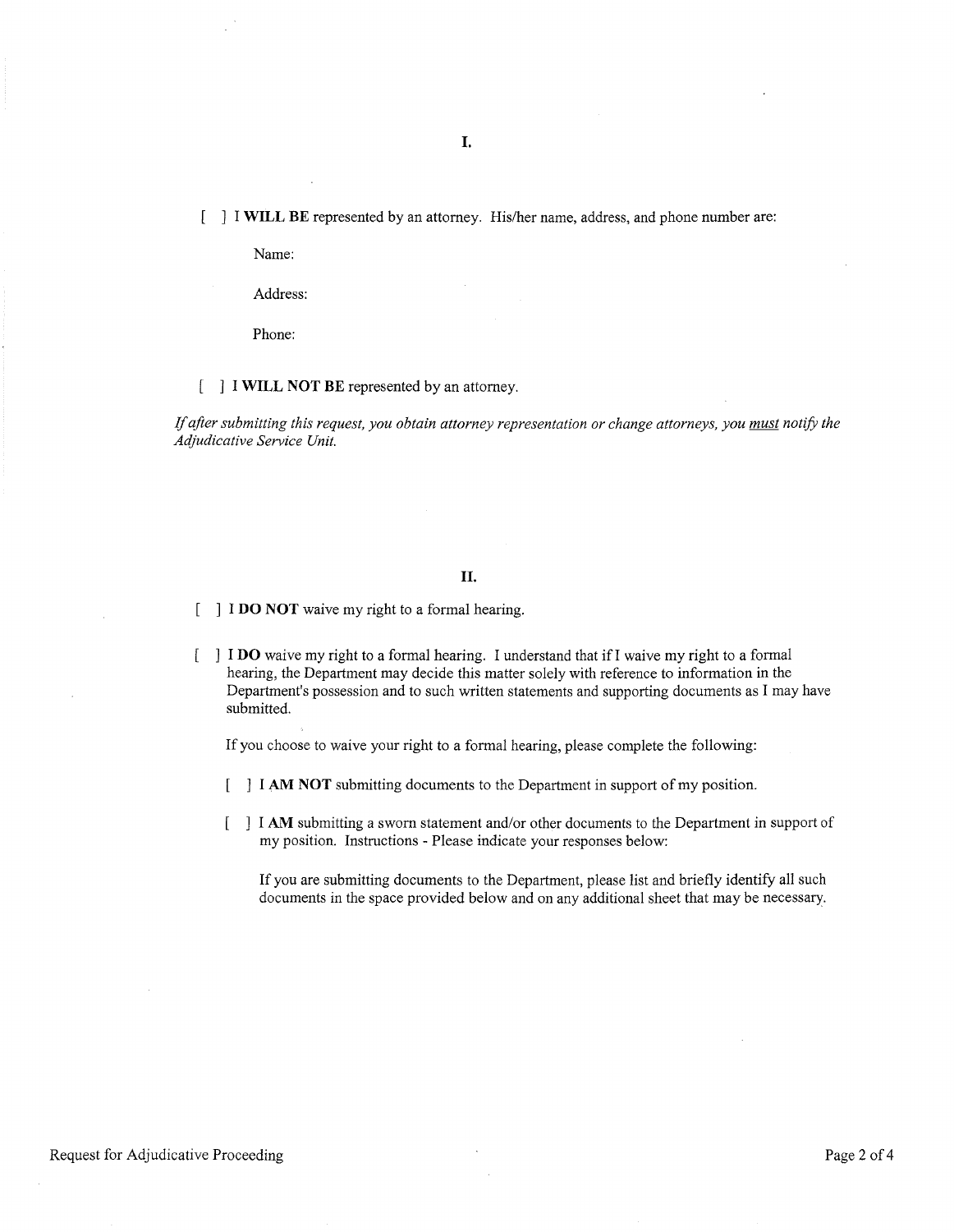**III.** 

#### ADMISSION/DENIAL OF CONDITIONS OR LIMITATIONS

The Office of Radiation Protection's approval **AIR 13-706,** dated **July 25, 2013,** contains conditions and limitations set out as numbered paragraphs. In the space below you must indicate, in good faith, whether you admit, or do not contest, or deny the conditions or limitations. Conditions or limitations denied or not contested may later be admitted. Conditions or limitations admitted or not contested shall be conclusively deemed true for further proceedings.

| Instructions: I admit, deny, or do not contest the conditions or limitations as follows |
|-----------------------------------------------------------------------------------------|
| (fill in the appropriate paragraph number):                                             |

|           | Admit                                 | Deny                                               | Do Not Contest |
|-----------|---------------------------------------|----------------------------------------------------|----------------|
| Paragraph | $\begin{bmatrix} 1 & 1 \end{bmatrix}$ | $\lceil$                                           |                |
| Paragraph | $\begin{bmatrix} 1 \end{bmatrix}$     | $\mathbf{I}$                                       | $\Box$         |
| Paragraph | $[\quad]$                             | $\begin{bmatrix} 1 \end{bmatrix}$<br>$\sim$ $\sim$ | $\Box$         |
| Paragraph | $\mathbf{I}$                          | -1                                                 | $\mathbf{I}$   |
| Paragraph | $\mathbf{1}$                          | $\lceil$<br>F.                                     | $\lceil$       |
| Paragraph | $\lceil$                              | $\mathbf{I}$                                       | $\lceil$       |
| Paragraph | $\overline{\phantom{a}}$              | ſ.<br>-1                                           | $\mathbf{1}$   |
| Paragraph | 1                                     | $\mathbf{I}$                                       | ]              |
| Paragraph | <sup>1</sup>                          | 1                                                  |                |

Please attach any additional sheets that may be necessary to respond to all allegations.

If you have chosen not to waive your rights to a formal hearing, please state all grounds for contesting this matter in the space provided below and on any additional sheets that may be necessary.